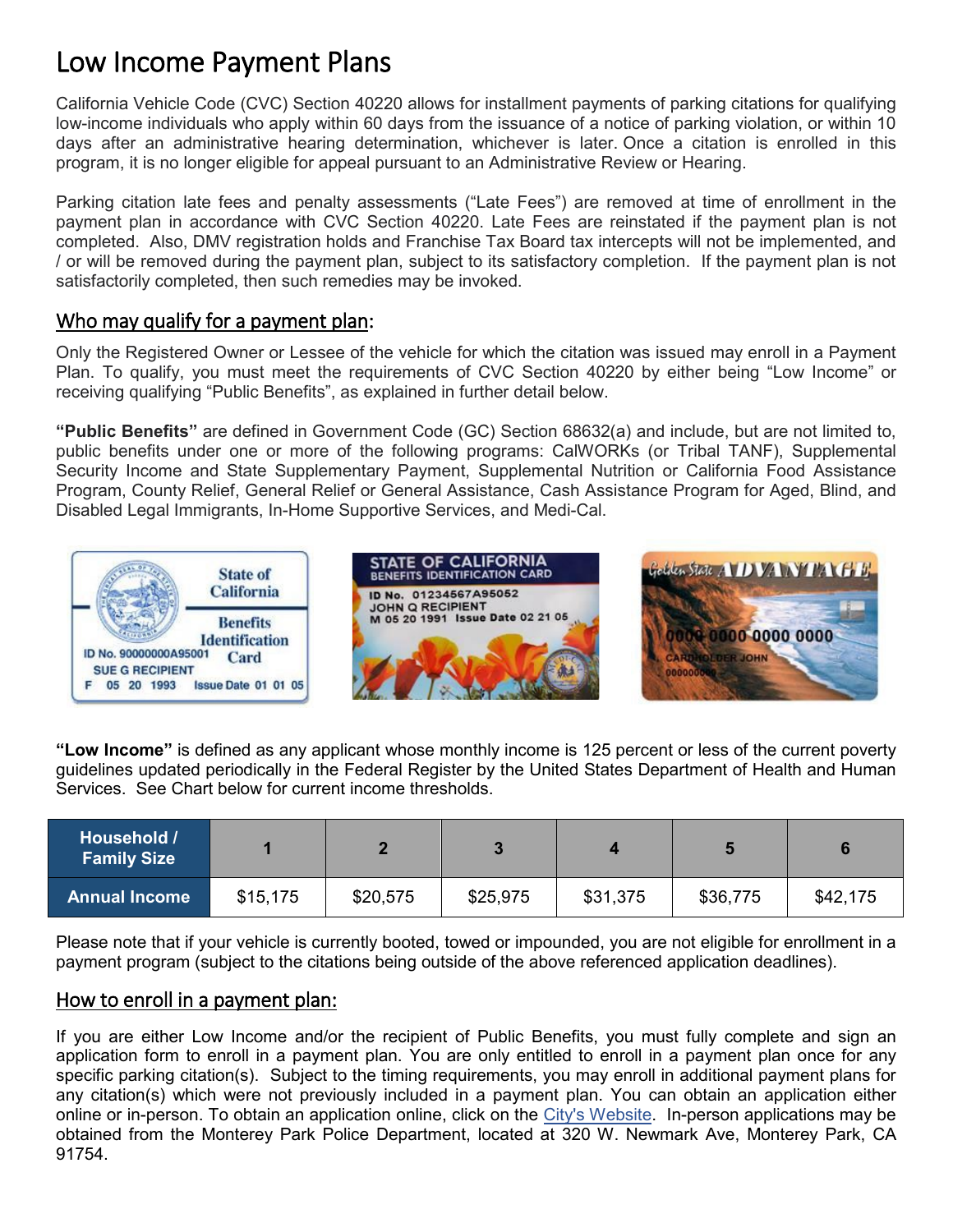You must also submit documentation along with your application verifying that you are Low Income or receive qualifying Public Benefits; examples of acceptable documents are explained below. Once your application is complete, you may submit your application to the Monterey Park Police Department (address above), or by **mail to:** City of Monterey Park C/O Citation Processing Center, PO Box 10479, Newport Beach, CA 92658- 0479 or **online to:** [www.CitationProcessingCenter.com](http://www.citationprocessingcenter.com/MontereyPark)/MontereyPark. Lastly, a non-refundable administrative fee of \$5 is due upon enrollment. Information regarding payment of the non-refundable fee can be found on the low income payment plan application. This fee will be included in your first installment.

Please note that if your status as either Low Income and/or as the recipient of Public Benefits is found to have been willfully fraudulent, the reduction of your fines and fees will be overturned and the full amount of any fines and fees will be restored.

## What Documentation/Proof needs to be submitted along with the application:

- **Public Benefits -** Acceptable forms of proof include true copies of an electronic benefits transfer card or another card, and/or other documentation that confirms your receipt of qualifying Public Benefits under one or more of the following programs: CalWORKs (or Tribal TANF), Supplemental Security Income and State Supplementary Payment, Supplemental Nutrition or California Food Assistance Program, County Relief, General Relief or General Assistance, Cash Assistance Program for Aged, Blind, and Disabled Legal Immigrants, In-Home Supportive Services, and Medi-Cal.
- **Low Income -** Acceptable forms of proof of Low Income include true copies of a recent pay stub or another form of proof of earnings, such as a bank statement or financial statement, and/or other documentation that demonstrates that your income is 125 percent or less than the current income thresholds identified in the Chart above.

### Payment Plan Approval:

If your application for a payment plan is approved and you qualify for the payment plan, you will automatically be enrolled in the payment plan and a follow-up communication will provide you detailed payment information and terms. If your application is incomplete or is otherwise rejected, you will be notified. If for any reason you wish to revoke your application or cancel your payment plan, you may notify us at any time.

| <b>AMOUNT OWED</b> | <b>TIMELINE</b><br><b>FOR</b><br><b>COMPLETION</b> | <b>MINIMUM</b><br><b>MONTHLY</b><br><b>PAYMENT</b> |                                              |  |  |
|--------------------|----------------------------------------------------|----------------------------------------------------|----------------------------------------------|--|--|
| \$50               | 2 months                                           | \$25                                               | The payment plan caps the monthly payment    |  |  |
| \$75               | 3 months                                           | \$25                                               | amount at \$25.00 if the amount due totals   |  |  |
| \$100              | 4 months                                           | \$25                                               | \$300.00 or less.                            |  |  |
| \$125              | 5 months                                           | \$25                                               |                                              |  |  |
| \$150              | 6 months                                           | \$25                                               | The duration of payment plans varies based   |  |  |
| Up to \$300        | Up to 18 months                                    |                                                    | upon the amount owed, but will not exceed 18 |  |  |
| \$401 and above    | Up to 18 months                                    | \$50                                               | months.                                      |  |  |

#### Information about payments and duration of the payment plan:

Monterey Park Police Department is not required to provide any invoices, payment reminders, or notification of late or insufficient payments. It is your sole responsibility to ensure payments are made timely and in the proper amounts. **All payments must be received by the due date.** Plan participants are encouraged to set up their own payment reminders. Helpful tips include: taking a photo of your payment plan agreement, setting regular reminders in your calendar, and telling a family member or friend who helps you with your finances.

Minimum monthly payments are due no later than dates(s) identified in your plan approval letter.